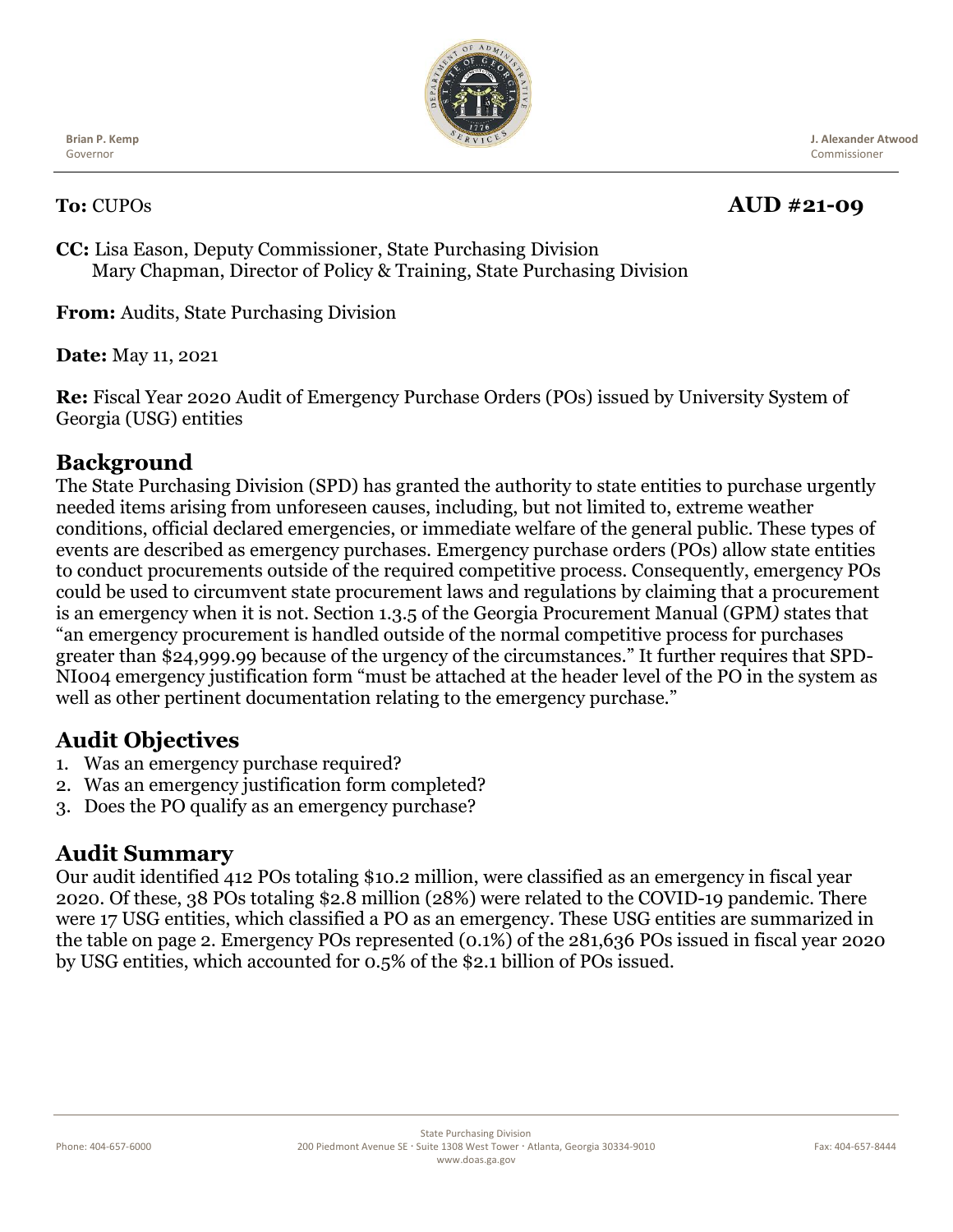| Entity                                                                               | <b>PO Amount</b> | PO Count       | <b>Percent</b> |
|--------------------------------------------------------------------------------------|------------------|----------------|----------------|
| Georgia State University                                                             | \$3,428,591      | 28             | 33.7%          |
| Kennesaw State University                                                            | \$3,184,966      | 303            | 31.3%          |
| University of Georgia                                                                | \$1,241,746      | 10             | 12.2%          |
| Georgia Institute of Technology                                                      | \$1,115,557      | 17             | 11.0%          |
| Georgia College & State University                                                   | \$288,652        | 6              | 2.8%           |
| <b>Clayton State University</b>                                                      | \$250,583        | 3              | 2.5%           |
| Fort Valley State University                                                         | \$178,584        | 29             | 1.8%           |
| <b>Board of Regents</b>                                                              | \$114,801        | $\overline{2}$ | 1.1%           |
| University of North Georgia                                                          | \$73,590         | $\overline{2}$ | 0.7%           |
| Georgia Southern University                                                          | \$72,334         | $\overline{2}$ | 0.7%           |
| Georgia Southwestern State University                                                | \$58,793         | 1              | 0.6%           |
| Middle Georgia State University                                                      | \$54,300         | $\overline{2}$ | 0.5%           |
| College of Coastal Georgia                                                           | \$44,873         | 3              | 0.4%           |
| University of West Georgia                                                           | \$40,275         | $\overline{2}$ | 0.4%           |
| <b>Augusta University</b>                                                            | \$25,775         | 1              | 0.3%           |
| Savannah State University                                                            | \$2,295          | 1              | 0.02%          |
| <b>Total</b>                                                                         | \$10,175,713     | 412            | 100%           |
| Source: BOR_OPO019D_PO_LIST_BY_BU_DTL; PO data provided by Augusta University,       |                  |                |                |
| Georgia Institute of Technology, Georgia State University, and University of Georgia |                  |                |                |

### **Audit Findings**

Using the requirements from the GPM and State law as guidance, the audit identified:

- 1. 330 (80%) of the 412 POs classified as emergencies were less than \$24,999.99 and were not required to be coded as emergencies. There were 86 purchases, which did not require a PO, since they were less than \$2,500<sup>1</sup>. There were 231 purchases, which were construction related and less than \$10,000, which may have fell under Board of Regents public works contract exemption. Procurements of this type and amount do not require a public advertisement or competitive bidding, which is the same as an emergency purchase. For POs less than \$24,999.99 we did not determine if the purchase met the GPM definition of an emergency. We did categorize the purchases for the two entities, who issued the most POs, which were less than \$24,999.99 to determine the type of procurement. These results are summarized below.
	- a. 282 POs were issued by Kennesaw State University. Of these POs, 263 appeared to be related to construction; of those POs, 215 were less than \$10,000. There were 66 POs less than \$2,500. There were also 13 POs related to chiller or HVAC work, two POs for purchases related to the COVID-19 pandemic, and one PO related to freezer or refrigerator repairs.
	- b. 27 POs were issued by Fort Valley State University. Of these POs, nine appeared to be related to construction and were less than \$10,000. There were 16 POs less than \$2,500. There were also three POs related to chiller or HVAC work and four POs related to freezer or refrigerator repairs.

<sup>&</sup>lt;sup>1</sup> The statewide purchase order policy requires a PO for all purchases or obligations to purchase goods and services greater than \$2,500. There are several exceptions to the policy, which can found here: [https://sao.georgia.gov/policies-and](https://sao.georgia.gov/policies-and-procedures/business-process-policies#toc-disbursements-and-purchases)[procedures/business-process-policies#toc-disbursements-and-purchases](https://sao.georgia.gov/policies-and-procedures/business-process-policies#toc-disbursements-and-purchases)